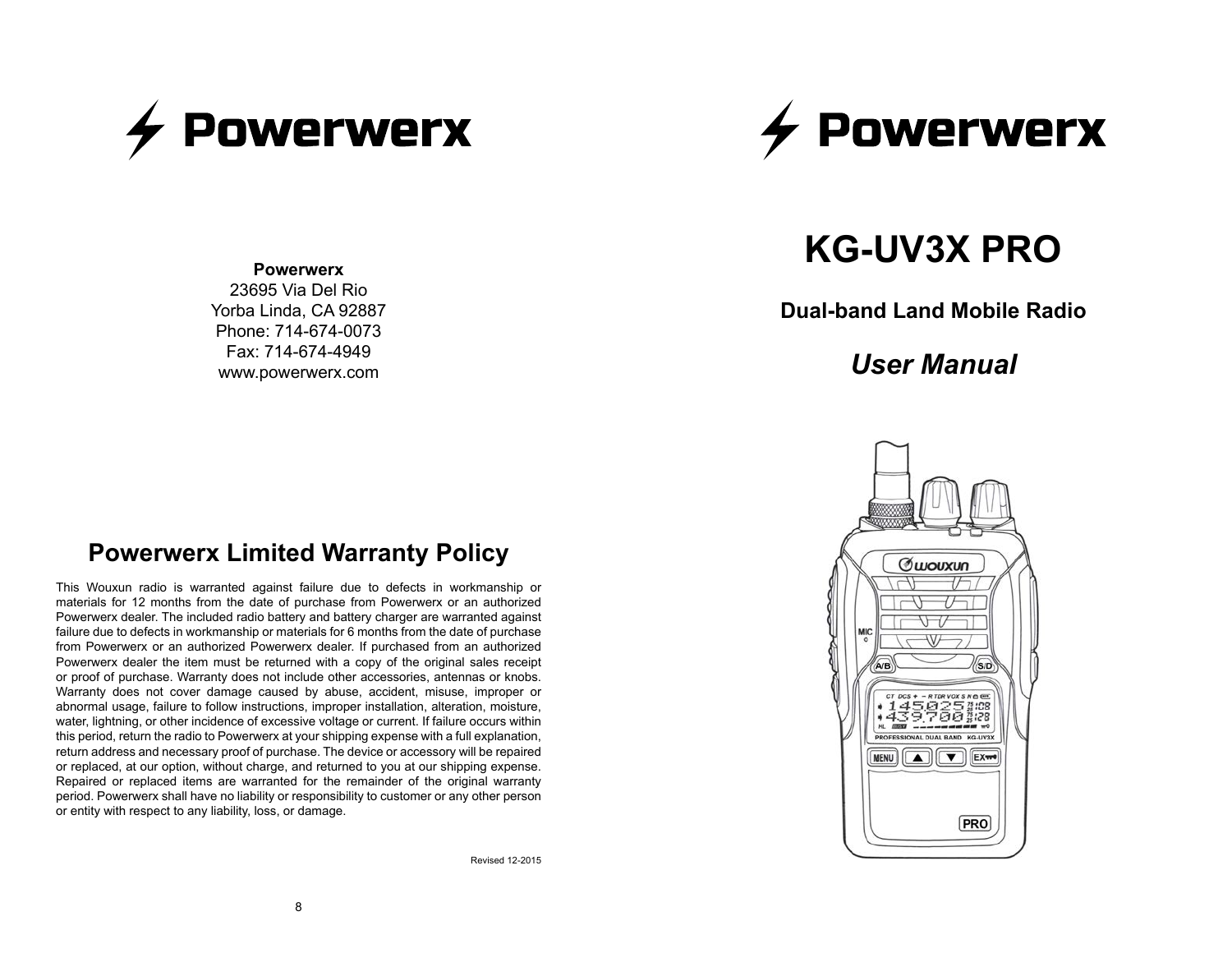# **Powerwerx KG-UV3X PRO Professional Dual-Band Radio Instruction Sheet**

Congratulations on purchasing the model KG-UV3X PRO Dual-band radio which is ideal for Fire, Police, EMS, Ski Patrol, Schools and the Hospitality industries. This two-way radio offers many features that can be dealer programmed depending on your requirements.

#### **KG-UV3X PRO HANDHELD FEATURES:**

- FCC 2013 Narrowband Compliant w/ 2.5 KHz Channel step
- Frequency Range: 136-174 RX/TX & 375-512 RX, 406-512 MHz TX
- 125 Channels (pre-programmed w/ 14 UHF & 2 VHF Channels)
- Single or Dual Alpha-Numeric Display & Voice Announcement
- Power Output: VHF: 5W High / 1W Low UHF: 4W High / 1W Low
- 15 Hours of operation: (85% Standby / 10% RX / 5% TX on low power)
- Built in Flashlight
- VOX Operation

### **Getting Started**

#### **SUPPLIED IN THE BOX:**

- Dual-band (VHF/UHF) Land Mobile Transceiver
- Extended life Li-ion battery pack (1700 mAh)
- Dual-band VHF/UHF Medium Length "X" Antenna
- Belt Clip
- Desktop Rapid Charger (charges in 1~3.5 hours)
- Handstrap

#### **INSTALLING THE BATTERY AND ANTENNA**

First, match the guides on the bottom of the battery pack with the back side bottom of the radio. Press on the battery (bottom first) it will latch as you press downward. (Press down on each side of the battery to release). Screw in the supplied antenna into the top of the radio.

#### **TURNING RADIO ON / OFF**

Turn the top knob clockwise to turn radio ON. During power-up, radio will display current battery voltage for 2 seconds then will display a dealer pre-programmed message for 1 second then display current channel display. Turn this same top mounted volume knob counter-clockwise to turn the radio OFF.

#### **SPEAKER VOLUME ADJUSTMENT**

Turn the top volume knob to adjust the radio volume higher or lower for desired audio output.

#### **CHANNEL SELECTION**

Turn the top mounted channel selector to the desired channel. Built-in voice will announce the channel number as you rotate this knob (if programmed).

#### **PTT - PUSH TO TALK BUTTON**

Press this key to transmit and release to listen.

#### **FLASHLIGHT**

Momentary press the bottom side monitor key (short press) to turn ON/OFF Flashlight feature.

### **KG-UV3X PRO Manual** *(Continued)*

# **Optional Accessories**

A wide variety of optional accessories are available for your KG-UV3X Pro. Visit our website to learn more: **www.powerwerx.com/wouxun-radios**

| <b>Trouble Shooting</b>                    |                                                                                 |  |  |  |
|--------------------------------------------|---------------------------------------------------------------------------------|--|--|--|
| <b>PROBLEM</b>                             | <b>SOLUTION</b>                                                                 |  |  |  |
| Radio will not turn ON                     | Recharge the battery in the desk charger                                        |  |  |  |
| Radio will not Transmit                    | Battery is low, recharge battery                                                |  |  |  |
| Radio will not Transmit                    | Channel TX is not enabled, reprogram                                            |  |  |  |
| When Scanning, RX stops<br>on same channel | Take the channel out of scan list<br>and start scanning again (MENU 33)         |  |  |  |
| Battery Life short                         | Stop using Channel Scan feature                                                 |  |  |  |
| Battery Life short                         | Turn Battery Saver ON (MENU 3)                                                  |  |  |  |
| Battery Life short                         | Replace battery with new one                                                    |  |  |  |
| Receive Static on Radio                    | Move radio away from computers or<br>floresent type lights causing interference |  |  |  |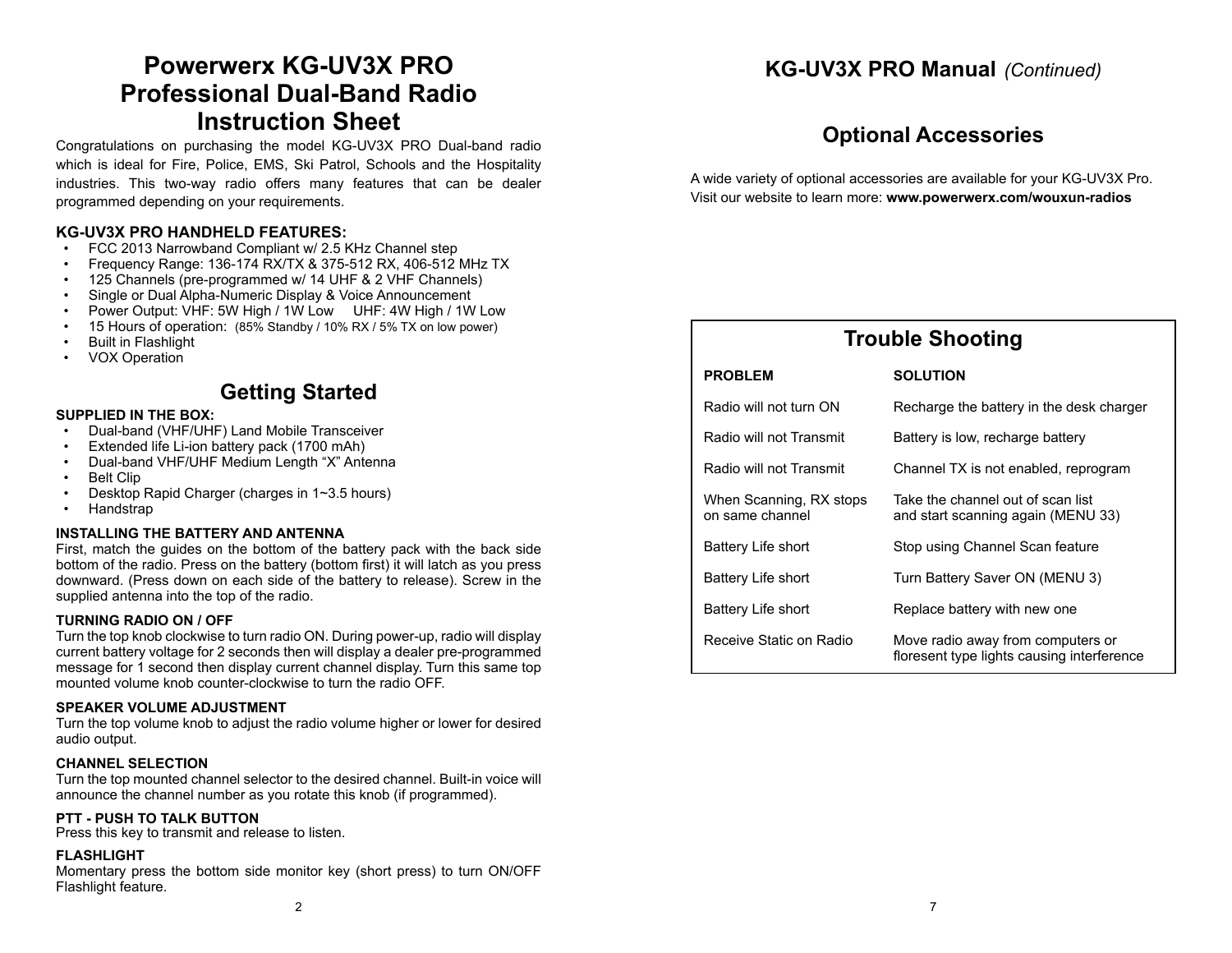### **Getting Started** *(Continued)*

#### **MENU SELECTIONS**

The MENU feature can be enabled or disabled in the Windows PC software. Press the "MENU" button to adjust radio features. To access MENU functions, press the MENU button then turn to top channel knob and select the desired function. Within 3 seconds, press the MENU button again and use the top knob to adjust that menu item then press MENU to confirm. Press the EX/Key button to exit.

#### **MENU SELECTIONS**

|           |   | טווטווטשבבע |                                                             |
|-----------|---|-------------|-------------------------------------------------------------|
|           |   | 1 STEP      | CHANNEL STEP (select 2.5, 5.0, 10.0, 12.5, 25.0 KHz)        |
|           |   | 2 SQL-LE    | SQUELCH LEVEL (select level of 1-9, recommended is          |
|           |   |             | "6")                                                        |
|           |   | 3 SAVE      | RECEIVE BATTERY SAVER (ON or OFF. Default is                |
|           |   |             | ON)                                                         |
|           |   | 4 TX        | TX POWER LEVEL (HI or LOW selection by channel)             |
|           | 5 | ROGER       | ROGER BEEP (select before or after TX. Default in           |
|           |   |             | none)                                                       |
|           | 6 | <b>TOT</b>  | TIME-OUT-TIMER (select $15 \sim 600$ seconds. Default is    |
|           |   |             | 60)                                                         |
|           |   | 7 VOX       | VOX SETTING (select 1-9. Default is OFF)                    |
|           |   | 8 RX-WN     | RX BANDWIDTH (select Narr or Wide)                          |
|           |   | 9 VOICE     | VOICE ANNOUNCEMENT (Default is OFF)                         |
|           |   | 10 TOA      | TX TIME OUT WARNING (select 0-9. default is 5)              |
| ٠         |   | 11 BEEP     | KEYPAD BEEP (select ON/OFF. Deafult is ON)                  |
| ٠         |   | 12 TX-WN    | TX BANDWIDTH (select Narr or Wide)                          |
|           |   | 13 BCL      | BUSY CHANNEL LOCK-OUT (Default is OFF)                      |
|           |   | 14 AUTOLK   | AUTO LOCK KEYPAD (ON/OFF. Default is OFF)                   |
|           |   | 15 R-CTC    | RECEIVE CTCSS TONE (Default is OFF)                         |
| ٠         |   | 16 T-CTC    | TX CTCSS TONE (Default is OFF)                              |
| ٠         |   | 17 R-DCS    | RECEIVE DIGITAL CODED SQUELCH (Default is OFF)              |
|           |   | 18 T-DCS    | TX DIGITAL CODED SQUELCH (Default is OFF)                   |
|           |   | 19 SC-RE    | SCAN MODE (Default is "Carrier Mode")                       |
|           |   | 20 PF-1     | SIDE KEY PROGRAMMING (Default is OFF)                       |
|           |   | 21 PF-2     | FRONT MOUNTED BUTTON PROGRAMMING                            |
|           |   |             | (Default is RPT)                                            |
|           |   | 22 CH-MDF   | DISPLAY MODE (Select Alpha, Channel or Freq display)        |
|           |   | 23 ABR      | AUTO BACKLIGHTING (Select ON/OFF)                           |
|           |   | 24 OFFSET   | TX REPEATER OFFSET (Default is 0.600 & 5.000)               |
|           |   | 25 SFT-D    | REPEATER OFFSET DIRECTION (select +/-,                      |
|           |   |             | Deafult is OFF)                                             |
|           |   | 26 SECOND   | STOPWATCH (Default is OFF)                                  |
| ٠         |   | 27 CHNAME   | CHANNEL ALPHA NAME                                          |
| ٠         |   | 28 MEM-CH   | <b>MEMORY CHANNELS AVAILABLE</b>                            |
| $\bullet$ |   | 29 DEL-CH   | <b>CHANNEL DELETE</b>                                       |
| ٠         |   | 30 RESET    | RESET RADIO (select VFO or ALL)                             |
|           |   | 31 SOS-CH   | SOS TX ON (select Channel A or B)                           |
|           |   |             | 32 SCN CD TONE SCAN (select CTCSS or DCS. Default is CTCSS) |
| $\bullet$ |   | 33 SCN ADD. | MEMORY CHANNEL SCAN ADD / DELETE                            |
| $\bullet$ |   | 34 LK-EN    | KEYPAD CH LOCK (ALL or PART)                                |

• 35 PTT-ID...... PTT ID (Default is OFF)

#### **MONITOR KEY**

Press and hold the monitor key for 2 seconds to turn ON or OFF the radio squelch to listen without the tone squelch function.

#### **BATTERY LEVEL (CAPACITY) DISPLAY**

Turn the radio OFF. Wait 1 second, then turn radio back ON.

- Battery Voltage 8.0  $\sim$  8.4........ Battery is full (80-100%)<br>• Battery Voltage 7.7  $\sim$  7.9 Battery is medium (60-80)
- Battery Voltage  $7.7 \sim 7.9...$  Battery is medium (60-80%)
- Battery Voltage  $7.5 \sim 7.6$ ........ Battery is low (40-60%)
- Battery Voltage 7.4 or less...... Battery needs recharging (0-40%)

#### **BATTERY CHARGER OPERATION**

Connect to AC power cord into the back of the charging base. Plug in the AC cord into a standard wall outlet. Place the radio or battery into the charger cup. Please refer to the battery charger status lights below.

#### **SINGLE / DUAL DISPLAY**

Press the S/D key to select single or dual d isplay. In most cases it is recommended that you use a single display mode for simple operation.

#### **CHANNEL DISPLAY SELECTION**

Press the A/B key to select either top or bottom display. An arrow on the left side of the LCD display will show which display is active.

#### **KEYPAD AND CHANNEL KNOB LOCK**

Front keypad and top channel knob can be locked. Press and hold for the front mounted "Key" for 3 seconds. Depending how your radio is pre-programmed with the computer software or MENU feature 34, there are 3 options available:

- Front Keypad locked but channel knob is still functional
- Front Keypad and top channel knob are locked
- Front Keypad and top channel knob are functional

#### **SCANNING CHANNELS**

Press the side mounted center Key for 2 for 1 second to start the memory channel scanning feature. Momentary press the PTT button to stop the channel scan feature. Scan feature must be turned on via the PC software or MENU 20 prior to use.

NOTE: Battery life is greatly reduced when in the "Scanning" mode.

#### **SQUELCH SETTING**

The Squelch adjustment is used to eliminate unwanted static and general noise. Squelch setting may be adjusted "MENU 2" (or computer software) from (0 - 9). The "0" setting is squelch OFF and the "9" setting it the tightest squelch. It is recommended that you use the default squelch setting of "6" when first using the radio. NOTE: if you are listening on a VHF channel near a computer, you may hear static on your radio. Try adjusting the squelch to a setting of "8" or "9" or move radio away from the computer to eliminate this noise.